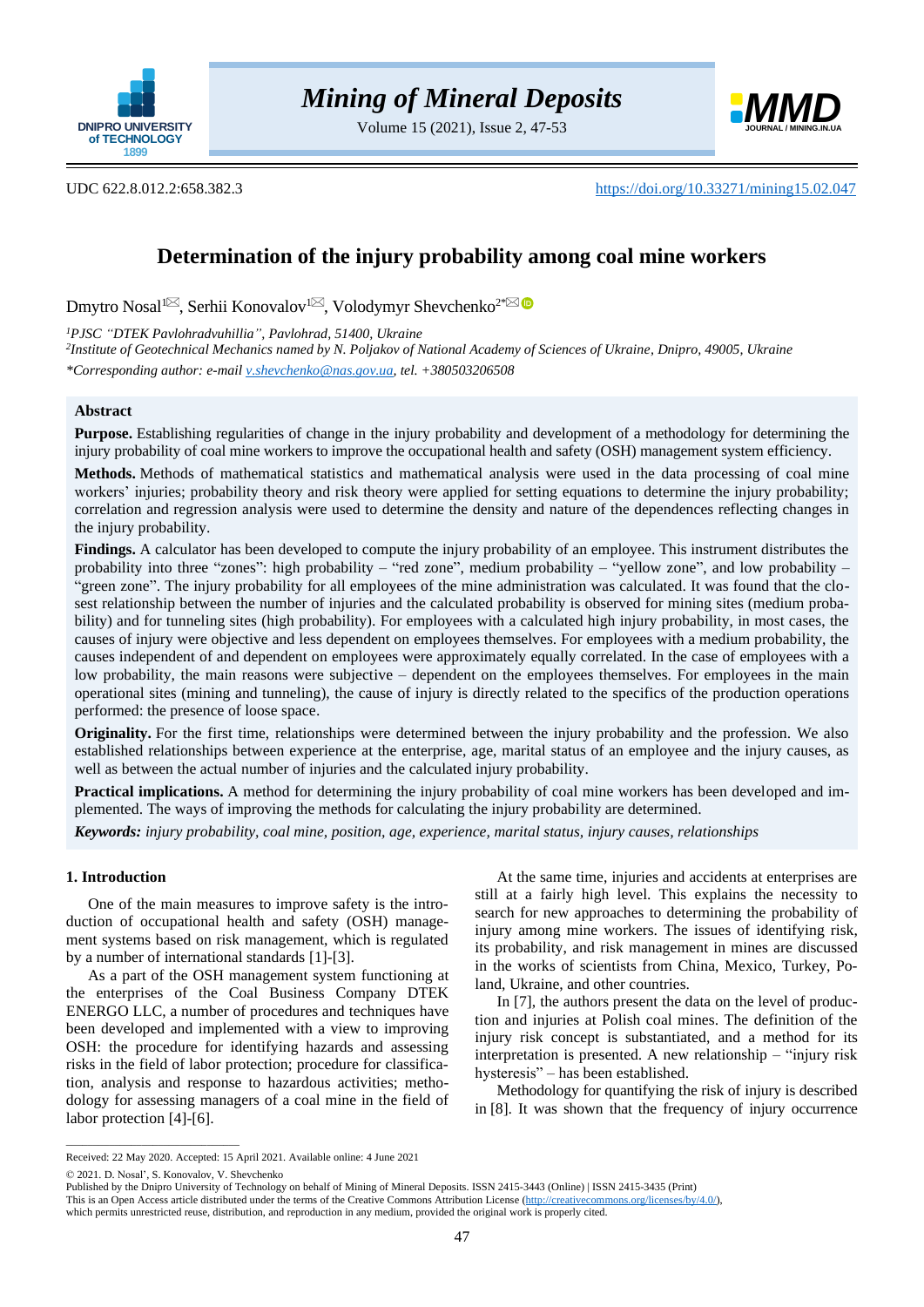and the degree of severe harm inflicted to health are not independent – they obey the exponential distribution law.

Personal and impersonal factors, such as personality, job profile, maturity, job satisfaction, involvement in work, stress at work, risky behavior and safety indicators, were considered as predictors of miners' injuries in a cause-effect relationship [\[9\].](#page-5-6) A model of the structural equation was developed to identify significant cause-effect relationships between factors.

Methodology based on fuzzy logic was proposed for assessing risks associated with human health, for managing control measures and supporting decision-making [\[10\].](#page-5-7) A model is proposed for identification of potential dangers and assistance in taking appropriate measures to minimize or eliminate risks before accidents in mines occur.

The influence of miners' working conditions while mining thin coal seams on the nature and pace of their aging were established by determining their biological age and assessing the risk of occupational diseases [\[11\].](#page-5-8)

It was shown in [\[12\]](#page-5-9) that the unsafe behavior of miners is the main cause of accidents in coal mines, and intervention in behavior plays a significant role in increasing the safety level of miners. A process was developed to determine the location of the intervention target, and, based on the analysis of 331 coal accidents in China, three types of intervention targets were discovered. When preventing accidents in coal mines, the nodes of the targeted intervention have a significant positive influence on the intervention effect.

The Decision Matrix Risk Assessment Methodology (DMRA) was applied for improving working conditions, in which accidents are classified according to their severity and probability in order to perform a risk assessment [\[13\].](#page-5-10) Corrective actions that can help avoid accidents are suggested.

The works [\[14\]](#page-5-11)[-\[20\]](#page-5-12) are devoted to various aspects of risk management during mineral mining and increasing the safety of underground mining. To date, the effect of such indicators as the employee's age, experience, marital status, and the relationship between the causes and the probability of the injury has not been holistically determined.

Thus, the development of a technique for determining the probability of injuries in coal mines to increase the efficiency of the OSH management system is an important scientific and applied task, which is vital for the coal industry.

To achieve this goal, the following tasks were solved: analysis of employees who obtained industrial injuries according to the following indicators – profession, experience at the enterprise, gender and age, marital status, place of residence, unit; development of a methodology for calculating the injury probability of an employee; determination of the relationship between the injury probability and the position, experience, age, marital status of the employee and the causes of injury, as well as between the actual number of injuries and the calculated injury probability; recommendations for improving calculation of the injury probability.

#### **2. Methodology**

The occupational safety and health department of the PU "MA Pavlohradske" conducted an analysis of workers who got work-related injuries from 2006 to 2015 (inclusive) by the following indicators: profession, experience, gender and age, marital status, place of residence, work site.

Based on the results of the analysis, a calculator was developed for calculating the probability of employee injuries, which distributes the probability into three "zones": high probability – "red zone", average probability – "yellow zone", and low probability – "green zone". The calculation is performed in MS Excel (Fig. 1).



*Figure 1. The window of injury probability calculator*

The probability *P* is determined on the basis of the following conditions:

 $(S = 1 \land S = 3 \land S = 5) \lor E_{tot} \le 22 \lor A \le 28 \Rightarrow P = 0.4;$  $(S = 1 \land S = 3 \land S = 5) \lor E_{\text{tot}} \le 16 \lor (28 < B \le 37) \Rightarrow P = 0.192;$  $(S = 1 \land S = 3 \land S = 5) \lor E_{tot} \le 16 \lor A > 37 \Rightarrow P = 0.028;$  $(S = 1 \land S = 3 \lor S = 5) \lor E_{tot} > 16 \lor (28 < A \leq 40) \Rightarrow P = 0.583;$  $(S = 1 \land S = 3 \land S = 5) \lor (16 < E_{tot} \le 22) \lor A > 40 \Rightarrow P = 0.15;$  $(S = 1 \land S = 3 \land S = 5) \lor (22 < E_{tot} \leq 28) \Rightarrow P = 0.491;$  $(S = 1 \land S = 3 \land S = 5) \lor E_{tot} > 28 \Rightarrow P = 0.769;$  $(S = 2 \land S = 4) \lor E_{tot} \le 16 \lor A \le 40 \lor (Pos = 3 \land Pos = 5 \land$  $Pos = 6 \land Pos = 7) \lor (NC = 0 \land NC = 2 \land NC = 3) \Rightarrow P = 0.341;$ 

 $(S = 2 \land S = 4) \lor E_{tot} \le 16 \lor A \le 40 \lor (Pos = 3 \land Pos = 5 \land$  $Pos = 6 \land Pos = 7) \lor (NC = 1 \land NC \ge 4) \Rightarrow P = 0.627;$ 

 $(S = 2 \land S = 4) \lor E_{tot} \le 16 \lor A \le 28 \lor (Pos = 1 \land Pos = 2 \land S)$  $Pos = 4 \implies P = 0.757;$ 

 $(S = 2 \land S = 4) \lor E_{tot} \le 16 \lor (28 < A \le 40) \lor (Pos = 1 \land$  $Pos = 2 \land Pos = 4 \implies P = 0.567;$ 

- $(S = 2 \land S = 4) \lor E_{tot} \le 16 \lor A > 40 \Rightarrow P = 0.111;$
- $(S = 2 \land S = 4) \lor (16 < E_{\text{tot}} \leq 25) \lor A \leq 43 \Rightarrow P = 0.843;$
- $(S = 2 \land S = 4) \lor (16 \le E_{tot} \le 25) \lor A > 43 \Rightarrow P = 0.556;$
- $(S = 2 \land S = 4) \lor E_{tot} > 25 \Rightarrow P = 1,$

where:

*S* – subdivision (1 – auxiliary; 2 – mining; 3 – surface;  $4$  – tunneling;  $5$  – transport);

*Pos* – position (1 – face miner; 2 – underground mining worker; 3 – others; 4 – engineer and technical worker; 5 – mining machine driver; 6 – drifter; 7 – wireman);

 $E_{tot}$  – total work experience at the enterprise, years;

 $A$  – age, years;

*NC* – number of children.

At  $P \le 0.4$  – the probability is taken low, at  $0.4 < P \le 0.6$  – medium, at  $P > 0.6$  – high.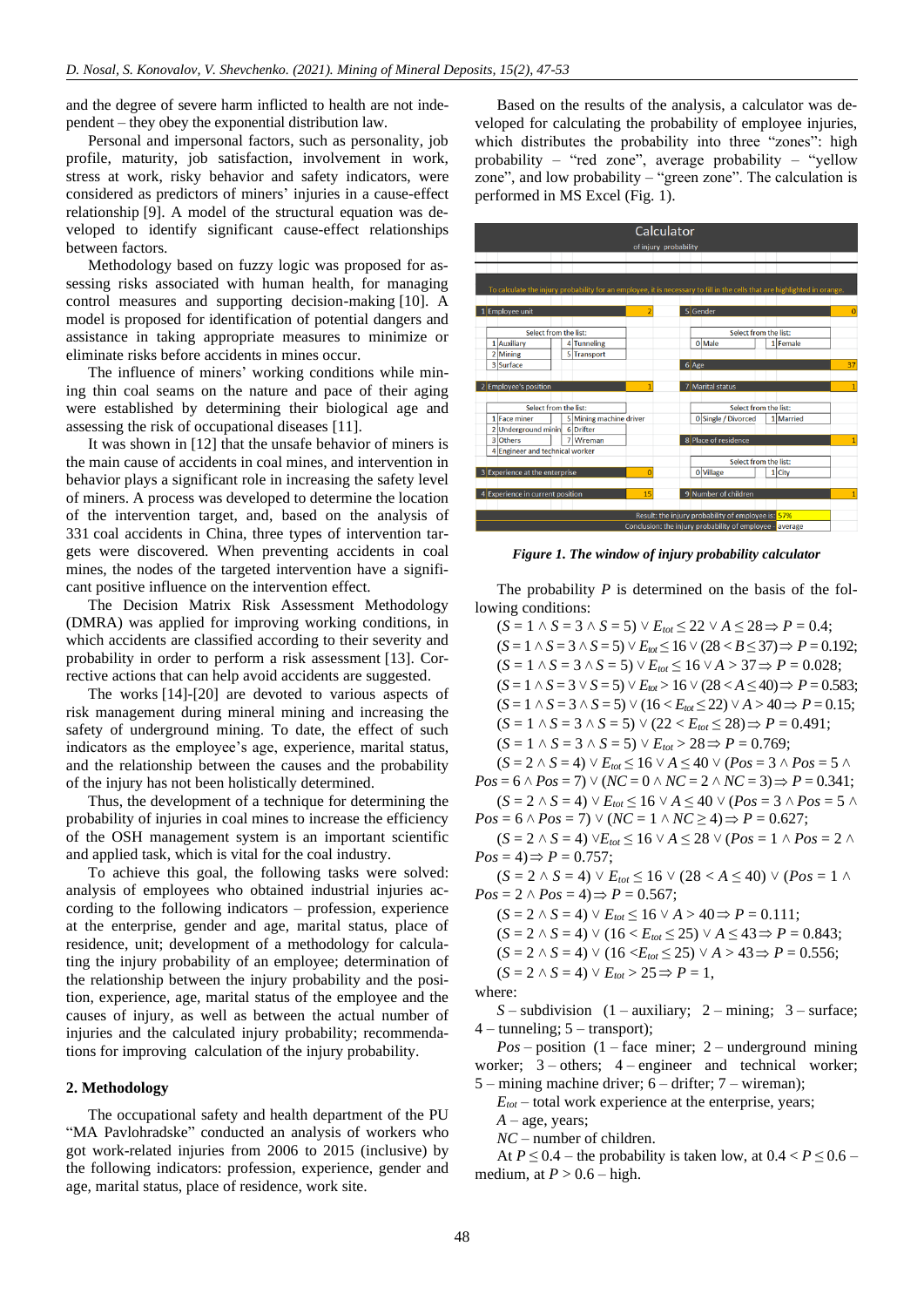#### **3. Results and discussion**

According to the calculator, in June 2017, the probability of workers' injury at the tunneling No. 2 site was calculated. The calculation shows that the composition of employees, as distributed in the "zones" of probability, looks the following way:

 $-$  high  $-72$  employees (37%);

- average 37 employees (19%);
- $-$  low  $-$  84 employees (44%).

The composition of the tunneling No. 2 site workers from the "red zone" was distributed by professions as follows: drifters  $-51\%$ , underground mining workers  $-15\%$ , wiremen – 15%, mining machine drivers – 10%, engineers and technical workers – 7%, others – 2%.

All workers who fell into the "red zone" were balanced by teams, according to the principle of reducing the number of workers in the "red zone". The largest number of workers was assigned to first shifts, where the control and supervision of the engineering department of the site and the mine is highest. A total of 12 people were displaced (Table 1).

| Table 1. The heat map of the teams at the tunneling No. 2 site |  |  |
|----------------------------------------------------------------|--|--|
|----------------------------------------------------------------|--|--|

| Team                  | $\overline{1}$ |  |  |  |          |                                                      |  |  |                |                |                                                  |                |                |               |               | 2 3 4 5 6 7 8 9 10 11 12 13 14 15 16 |
|-----------------------|----------------|--|--|--|----------|------------------------------------------------------|--|--|----------------|----------------|--------------------------------------------------|----------------|----------------|---------------|---------------|--------------------------------------|
| before redistribution |                |  |  |  |          |                                                      |  |  |                |                |                                                  |                |                |               |               |                                      |
| ٠                     |                |  |  |  |          | 16 3 2 2 4 17                                        |  |  |                |                | 2 3 2 3 15 4                                     |                |                |               |               |                                      |
| ٠                     |                |  |  |  | $\Omega$ | -8                                                   |  |  | $\blacksquare$ | $\overline{2}$ | 9                                                |                |                |               |               |                                      |
| ٠                     |                |  |  |  |          | 13    3    3    3    2   13    3    2    3    2   16 |  |  |                |                |                                                  | $\blacksquare$ | $\overline{2}$ | $\mathcal{D}$ | $\mathcal{R}$ |                                      |
| after redistribution  |                |  |  |  |          |                                                      |  |  |                |                |                                                  |                |                |               |               |                                      |
| ٠                     |                |  |  |  |          |                                                      |  |  |                |                | 14   3   3   3   4   16   3   3   3   3   15   3 |                | 3              | -3            |               |                                      |
| ٠                     |                |  |  |  |          |                                                      |  |  |                |                | 9                                                |                |                |               |               |                                      |
| ٠                     |                |  |  |  |          | 16 2 2 2 2 15 2 2 2 2 16                             |  |  |                |                |                                                  | $\overline{2}$ | $\mathcal{D}$  |               |               |                                      |

Mine data show that injuries at the tunneling No. 2 site were distributed as follows. In 2016, no injuries were registered. In 2017, 2 cases of injuries were registered before balancing workers by teams, and after balancing workers by  $t$ eams  $-1$  case of injury.

In the same way, the probability of injury was calculated for all employees of the mine administration numbering 3378 people, as a result of which the employees were divided into "zones" as follows:

- $-$  high  $-670$  employees (20%);
- average 689 employees  $(21\%)$ ;
- $-$ low  $-$  2024 employees (59%).

The composition of the mine administration employees by profession in the "zones" of probability was distributed as follows (Table 2). The composition of the mine administration workers located in the "red zone" distributed by profession was as follows: face miners  $-143$  (21%), drifters  $-131$ (20%), wiremen – 109 (16%), others – 84 (13%), underground mining workers  $-76$  (11%), mining machine drivers  $-$ 74 (11%), engineers and technical workers  $-53$  (8%).

From the analysis it follows that basically high probability of injury (the "red zone") corresponds to workers of the principal professions – face miners, drifters and wiremen working in mining and tunneling sites. In January 2018, analysis of 2017 injuries was carried out, depending on the "injury hazard according to the calculator" of employees who were injured. The probability of injuries was distributed as follows:

- $-$  high  $-11$  (25%);
- $-$  average  $-12$  (27%);
- $-$  low  $-$  21 (48%).

*Table 2. Composition of mine administration employees by profession in the "zones" of probability*

|             | Profession |         |                             |         |                                 |                                     |        |  |  |  |
|-------------|------------|---------|-----------------------------|---------|---------------------------------|-------------------------------------|--------|--|--|--|
| Probability | face miner | drifter | mining<br>machine<br>driver | wireman | underground<br>mining<br>worker | engineer and<br>technical<br>worker | others |  |  |  |
| High        | 143        | 131     | 74                          | 109     | 76                              | 53                                  | 84     |  |  |  |
| Average     | 236        | 28      | 13                          | 75      | 59                              | 130                                 | 148    |  |  |  |
| Low         | 42         | 172     | 81                          | 462     | 220                             | 126                                 | 921    |  |  |  |
| Total       | 422        | 331     | 168                         | 646     | 355                             | 309                                 | 1153   |  |  |  |

The number of injuries in the sites, depending on the composition of workers in the "zones" of probability, is shown in Figure 2.



*Figure 2. The number of injuries in the sites, depending on the composition of workers in the "zones" of probability*

Analysis of the data indicates that a high probability of injury ("red zone") was observed for 37% of workers of mining sites, average ("yellow zone") for 41% and low ("green zone") for 22%. For tunneling sites, high probability of injury was observed in 38% of cases, average in 13%, and low in 49%. It can be noted that for both mining and tunneling areas, the proportion of workers with a high probability of injury is approximately the same. The difference lies in the fact that for workers in mining sites, the prevalence of average probability of injury is predominant, while for drifters it is low. Moreover, this trend is observed for ¾ workers in mining and tunneling sites.

The correlation analysis of the obtained data indicates the following. The greatest correlation between the number of injuries and the calculated probability is observed for mining sites with medium probability (correlation coefficient 0.55), and for tunneling sites with high probability (correlation coefficient -0.47). For other ranges of probability changes, the correlation with the number of injuries is not high.

Table 3 shows the data on employees' injuries at the PU "MA Pavlohradske" in 2017.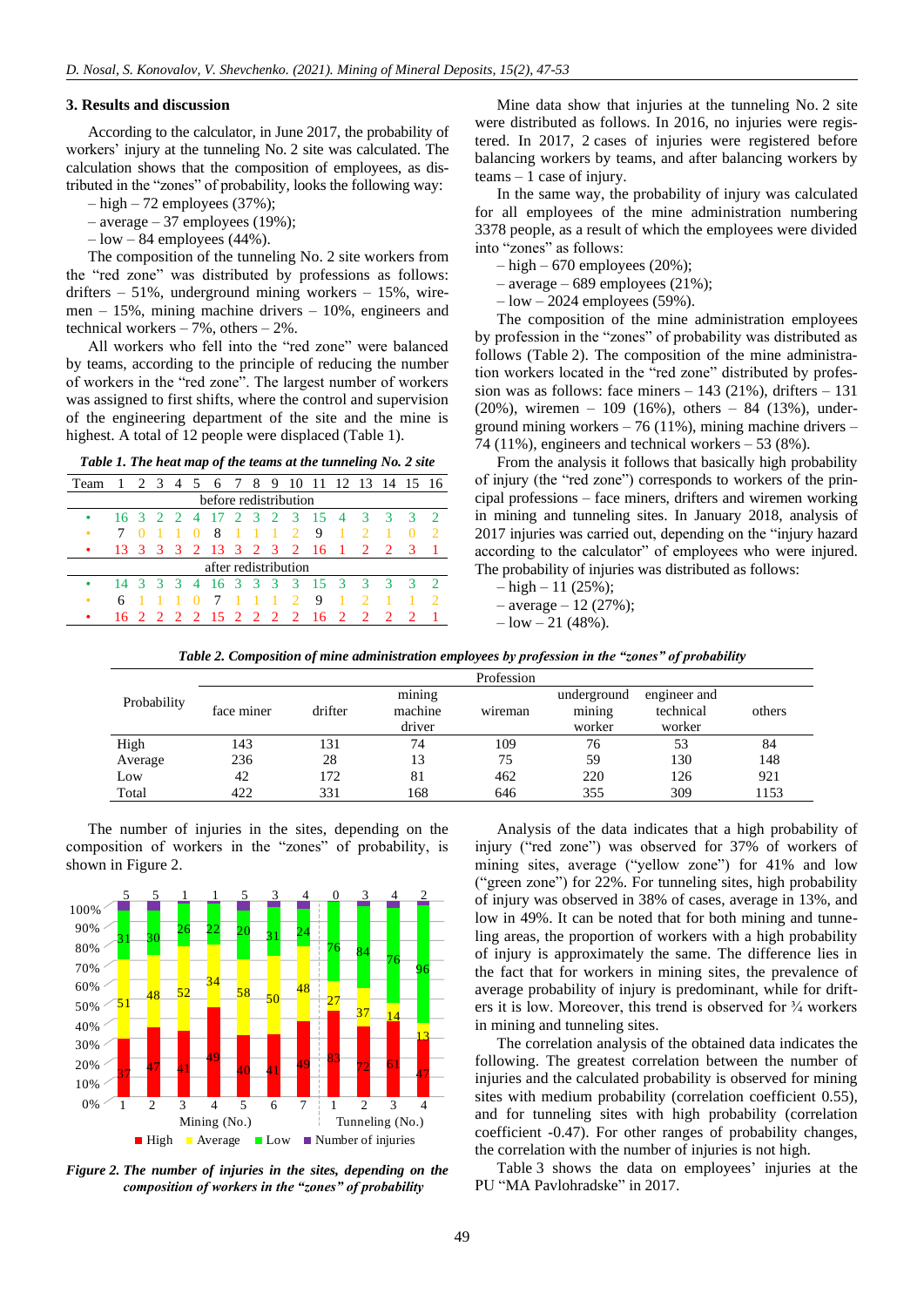| No. | Profession                             | Site                                                    | Severity of injury<br>(mild/severe) | The probability of<br>employee injury according<br>to the calculator |
|-----|----------------------------------------|---------------------------------------------------------|-------------------------------------|----------------------------------------------------------------------|
| 1   | standardizer                           | department of labor<br>and wages                        | mild                                | 76%                                                                  |
| 2   | face miner                             | mining No. 2                                            | mild                                | 84%                                                                  |
| 3   | loading engineer                       | mining No. 2                                            | mild                                | 34%                                                                  |
| 4   | wireman                                | automation, communication<br>and information technology | mild                                | 40%                                                                  |
| 5   | drifter                                | tunneling No. 2                                         | mild                                | 55%                                                                  |
| 6   | face miner                             | mining No. 7                                            | mild                                | 19%                                                                  |
| 7   | face miner                             | downhole equipment repair                               | mild                                | 19%                                                                  |
| 8   | mining master                          | mining No. 3                                            | mild                                | 56%                                                                  |
| 9   | deputy mechanic                        | mining No. 7                                            | mild                                | 56%                                                                  |
| 10  | miner                                  | ventilation and safety No. 1                            | mild                                | 15%                                                                  |
| 11  | shift supervisor                       | production service No. 1                                | mild                                | 15%                                                                  |
| 12  | mining master                          | mining No. 2                                            | mild                                | 55%                                                                  |
| 13  | wireman                                | mining No. 6                                            | mild                                | 62%                                                                  |
| 14  | drifter                                | tunneling No. 2                                         | mild                                | 62%                                                                  |
| 15  | face miner                             | mining No. 5                                            | mild                                | 55%                                                                  |
| 16  | face miner                             | mining No. 2                                            | mild                                | 56%                                                                  |
| 17  | mining and quarrying<br>machine driver | mining No. 6                                            | mild                                | 62%                                                                  |
| 18  | drifter                                | tunneling No. 3                                         | mild                                | 34%                                                                  |
| 19  | site surveyor                          | surveying service                                       | mild                                | 76%                                                                  |
| 20  | face miner                             | mining No. 5                                            | severe                              | 55%                                                                  |
| 21  | face miner                             | mining No. 6                                            | mild                                | 55%                                                                  |
| 22  | face miner                             | mining No. 1                                            | severe                              | 56%                                                                  |
| 23  | face miner                             | mining No. 7                                            | mild                                | 56%                                                                  |
| 24  | underground mining worker              | tunneling No. 4                                         | mild                                | 19%                                                                  |
| 25  | drifter                                | tunneling No. 4                                         | mild                                | 62%                                                                  |
| 26  | mining master                          | repair works                                            | mild                                | 40%                                                                  |
| 27  | mining and quarrying<br>machine driver | tunneling No. 3                                         | mild                                | 34%                                                                  |
| 28  | electric locomotive driver             | mine transport mining No. 2                             | severe                              | 19%                                                                  |
| 29  | face miner                             | mining No. 2                                            | mild                                | 84%                                                                  |
| 30  | face miner                             | mining No. 4                                            | mild                                | 57%                                                                  |
| 31  | shift supervisor                       | production service                                      | mild                                | 19%                                                                  |
| 32  | wireman                                | tunneling No. 3                                         | mild                                | 34%                                                                  |
| 33  | underground mining worker              | repair works                                            | mild                                | 40%                                                                  |
| 34  | deputy the head of the site            | mining No. 5                                            | mild                                | 56%                                                                  |
| 35  | mining master                          | ventilation and safety No. 1                            | mild                                | 19%                                                                  |
|     |                                        | technological complex                                   |                                     |                                                                      |
| 36  | surface wireman                        | of the surface No. 1                                    | $_{\rm mild}$                       | 19%                                                                  |
| 37  | underground wireman                    | maintenance service No. 2                               | mild                                | 28%                                                                  |
| 38  | face miner                             | mining No. 1                                            | mild                                | 56%                                                                  |
| 39  | mining and quarrying<br>machine driver | mining No. 1                                            | mild                                | 84%                                                                  |
| 40  | drifter                                | tunneling No. 3                                         | mild                                | 34%                                                                  |
| 41  | drifter                                | tunneling No. 2                                         | mild                                | 11%                                                                  |
| 42  | underground wireman                    | mining No. 1                                            | severe                              | 84%                                                                  |

#### *Table 3. The results of determining the injury probability of workers*

Analysis of the data shows that high probability of injury computed by the calculator corresponded to 22% of those injured, average probability of injury  $-$  to 33%, and low – to 45%. Mild injury severity was in 90% of cases, while in 10% – the injury was severe. Only in one case did an employee receive a serious injury, having a high calculated probability of injury.

 $\overline{a}$ 

Speaking about the causes of injuries, it should be noted that for workers with high probability of injuries in most (67%) cases, the cause of the injury was a fall or careless handling of the tool, in 33% of cases the cause was collapse of the rock mass. For workers with an average probability of injury in 50% of cases, the cause of the injury was the collapse of the rock mass, in 14% – a fall and in 35% – other reasons. For workers with a low probability, in the vast majority of cases (63%) the cause of injuries was a fall or careless handling of the tool, only 15% – collapse of the rock mass.

Thus, we can conclude that for workers with a calculated high probability of injury, in most cases the causes of injury were objective and less dependent on the workers themselves. For workers with an average probability, reasons independent of and dependent on workers were roughly equal. In the case of workers with low probability, the main reasons were subjective – depending on the workers themselves. In the last case, the so-called human factor played a dominant role.

It should also be noted that among the face miners, only in 16% of cases the cause of injury was a fall, in 50% – the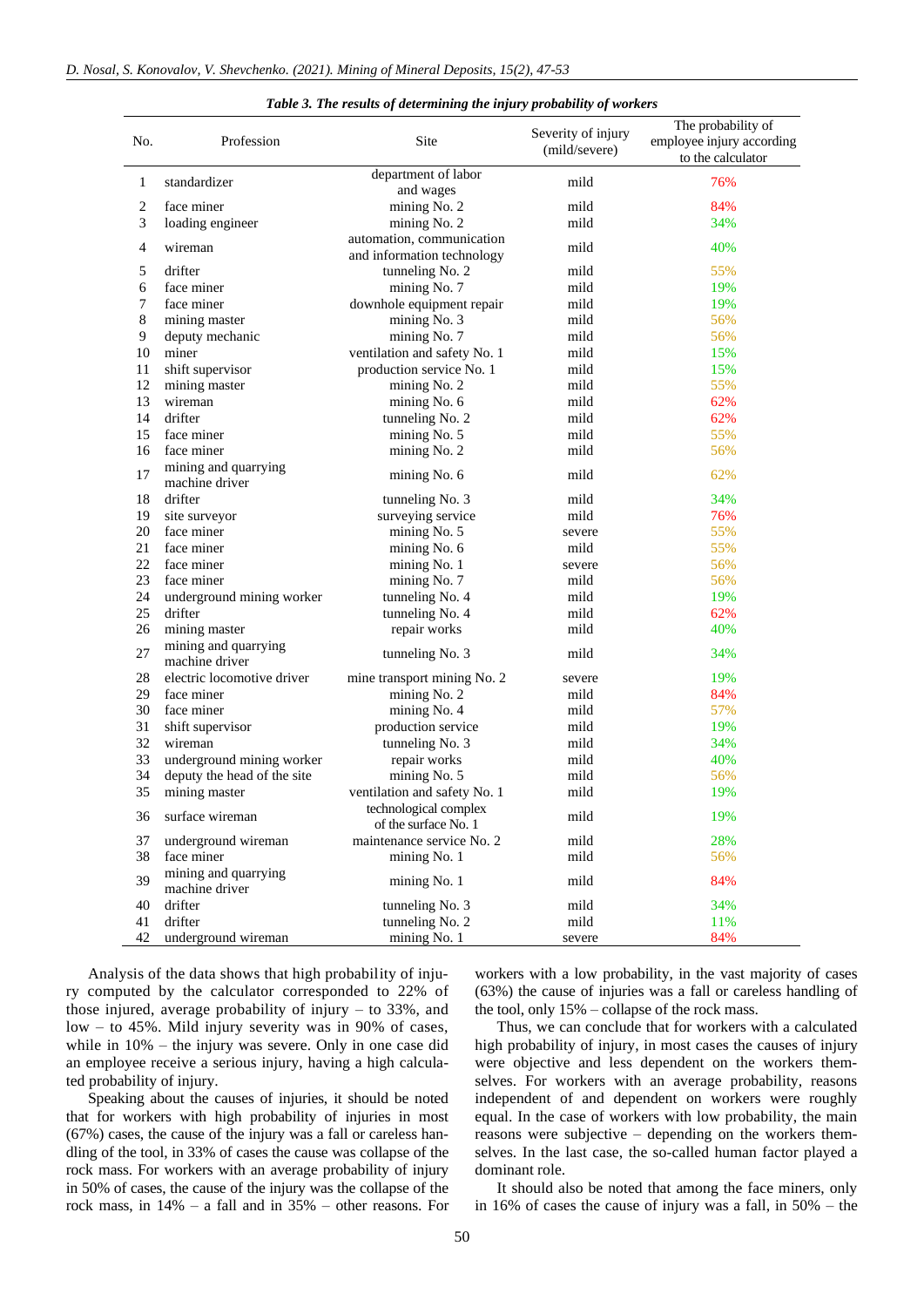collapse of the rock mass and in 33% – other reasons. For drifters in 83% of cases, the cause was a fall or improper handling of the tool. For workers of the main work sites (mining and preparatory faces), the cause of the injury is directly related to the specifics of the operations performed: the presence of loose space for face miners in lavas and junctions, as well as the need to move over the workings to considerable distances – fordrifters.

Improving the methodology for calculating the probability of injuries should be aimed at taking into account the human factor by assessing the individual characteristics of miners based on the results of psychophysiological testing.

An example of determining the probability of injuries for a typical employee (a man, marital status – married, place of residence – city) by main professions is given in Table 4. In the Table, the main influencing parameters are highlighted in yellow; probability zones: low – green, medium – yellow, high – red.

*Table 4. An example of determining the probability of injury inflicted to a typical worker*

| $Sub-$    |            |                | Experience   |                 |                    | Zone |
|-----------|------------|----------------|--------------|-----------------|--------------------|------|
| division  | Position   | at the         | in current   | Age             | No. of<br>children |      |
|           |            | enterprise     | position     |                 |                    |      |
| mining    | face miner | 2              | 1            | $\overline{22}$ | 1                  | 76%  |
| mining    | face miner | 6              | 5            | 26              | $\mathbf{1}$       | 76%  |
| mining    | face miner | $\overline{8}$ | 7            | 28              | 1                  | 76%  |
| mining    | face miner | 9              | 8            | 29              | 1                  | 57%  |
| mining    | face miner | 12             | 11           | 32              | 1                  | 57%  |
| mining    | face miner | 16             | 15           | 36              | 1                  | 57%  |
| mining    | face miner | 17             | 16           | 37              | 1                  | 84%  |
| mining    | face miner | 19             | 18           | 39              | 1                  | 84%  |
| mining    | face miner | 21             | 20           | 41              | $\mathbf{1}$       | 84%  |
| mining    | face miner | 1              | $\mathbf{1}$ | 41              | 1                  | 11%  |
| mining    | face miner | 11             | 11           | 51              | 1                  | 11%  |
| mining    | face miner | 16             | 16           | 56              | 1                  | 11%  |
| tunneling | wireman    | $\overline{2}$ | 1            | 22              | 1                  | 63%  |
| tunneling | wireman    | 6              | 5            | 26              | 1                  | 63%  |
| tunneling | wireman    | 9              | 8            | 29              | 1                  | 63%  |
| tunneling | wireman    | 12             | 11           | 32              | $\mathbf{1}$       | 63%  |
| tunneling | wireman    | 16             | 15           | 36              | 1                  | 84%  |
| tunneling | wireman    | 17             | 16           | 37              | 1                  | 84%  |
| tunneling | wireman    | 19             | 18           | 39              | 1                  | 84%  |
| tunneling | wireman    | 21             | 20           | 41              | 1                  | 84%  |
| tunneling | wireman    | $\overline{2}$ | $\mathbf{1}$ | 22              | $0$ or $2$         | 34%  |
| tunneling | wireman    | 6              | 5            | 26              | $0$ or $2$         | 34%  |
| tunneling | wireman    | 9              | 8            | 29              | $0$ or $2$         | 34%  |
| tunneling | wireman    | 12             | 11           | 32              | $0$ or $2$         | 34%  |
| tunneling | wireman    | 16             | 15           | 36              | $0$ or $2$         | 34%  |
| tunneling | wireman    | 17             | 16           | 37              | $0$ or $2$         | 84%  |
| tunneling | drifter    | $\overline{2}$ | $\mathbf{1}$ | 22              | $\mathbf{1}$       | 63%  |
| tunneling | drifter    | 6              | 5            | 26              | 1                  | 63%  |
| tunneling | drifter    | 9              | 8            | 29              | 1                  | 63%  |
| tunneling | drifter    | 12             | 11           | 32              | $\mathbf{1}$       | 63%  |
| tunneling | drifter    | 16             | 15           | 36              | 1                  | 84%  |
| tunneling | drifter    | 17             | 16           | 37              | 1                  | 84%  |
| tunneling | drifter    | 19             | 18           | 39              | 1                  | 84%  |
| tunneling | drifter    | 21             | 20           | 41              | 1                  | 84%  |
| tunneling | drifter    | $\overline{2}$ | 1            | 22              | $0$ or $2$         | 34%  |
| tunneling | drifter    | 6              | 5            | 26              | $0$ or $2$         | 34%  |
| tunneling | drifter    | 9              | 8            | 29              | $0$ or $2$         | 34%  |
| tunneling | drifter    | 12             | 11           | 32              | $0$ or $2$         | 34%  |
| tunneling | drifter    | 16             | 15           | 36              | $0$ or $2$         | 34%  |
| tunneling | drifter    | 17             | 16           | 37              | $0$ or $2$         | 84%  |

From the above Table, it can be seen that when changing the data of face miner experience and age, they never fall into the "green zone". Face miner will fall into the "green zone", if their age is over 40 years, with low experience at the enterprise and in their current position.

When changing the wireman experience and age, they will never fall into the "green zone". They will fall into the "green zone", if they have 2 children or no children.

When changing the drifter experience and age, he will never fall into the "green zone". The drifter will fall into the "green zone", if he has 2 children or no children. Moreover, upon reaching 37 years, he again falls into the "red zone".

The main problems in calculating the probability of injury are as follows:

– teams and brigades of mining and tunneling sites consist of the primary professions, which, due to their specificity, fall into the "red zone" according to the main criteria. It is not possible to exclude workers with high risk probability from the teams;

– since the main criteria affecting the calculation of the probability of injury are the experience at the enterprise and in the current position, it is mainly workers with significant work experience who fall into the "red zone". Replacing them in the mining teams with less qualified workers is not advisable;

– the composition of workers by probability zone will change every year, because the criteria for calculating the probability of injury are the age and experience at the enterprise and in the current position, which are constantly changing;

– direct dependence of the accident probability in the team on the number of employees with a high probability of injury is not observed;

– injury at the site does not directly depend on the number of workers with a high probability of injury;

– the causes and conditions of the accident occurrence, as well as the fact that the accident could have occurred as a result of the actions (or inaction) of other employees, do not affect the calculation of the injury probability.

# **4. Conclusions**

1. Despite the continuous improvement of the OSH management system, injuries and accidents at coal mining enterprises are still at a fairly high level. The occupational safety and health service of the PU "MA Pavlohradske" analyzed the workers who received work-related injuries by the following indicators: profession, experience at the enterprise, gender and age, marital status, place of residence, site. Based on the results of the analysis, a calculator was developed for calculating the probability of employee injuries, which distributes the probability into three "zones": high probability – "red zone", average probability – "yellow zone", and low probability – "green zone".

2. The calculation of injury probability was done for workers of tunneling sections. According to the calculation results, the composition of workers was distributed in the "zones" of probability as follows: high  $-37\%$ ; average  $-$ 19%; low – 44%. All workers who fell into the "red zone" were balanced in teams, on the principle of reducing the number of the "red zone" workers in a team. The largest number of workers was assigned to first shifts, where the control and supervision of the engineering department of the site and the mine is highest. Before balancing workers by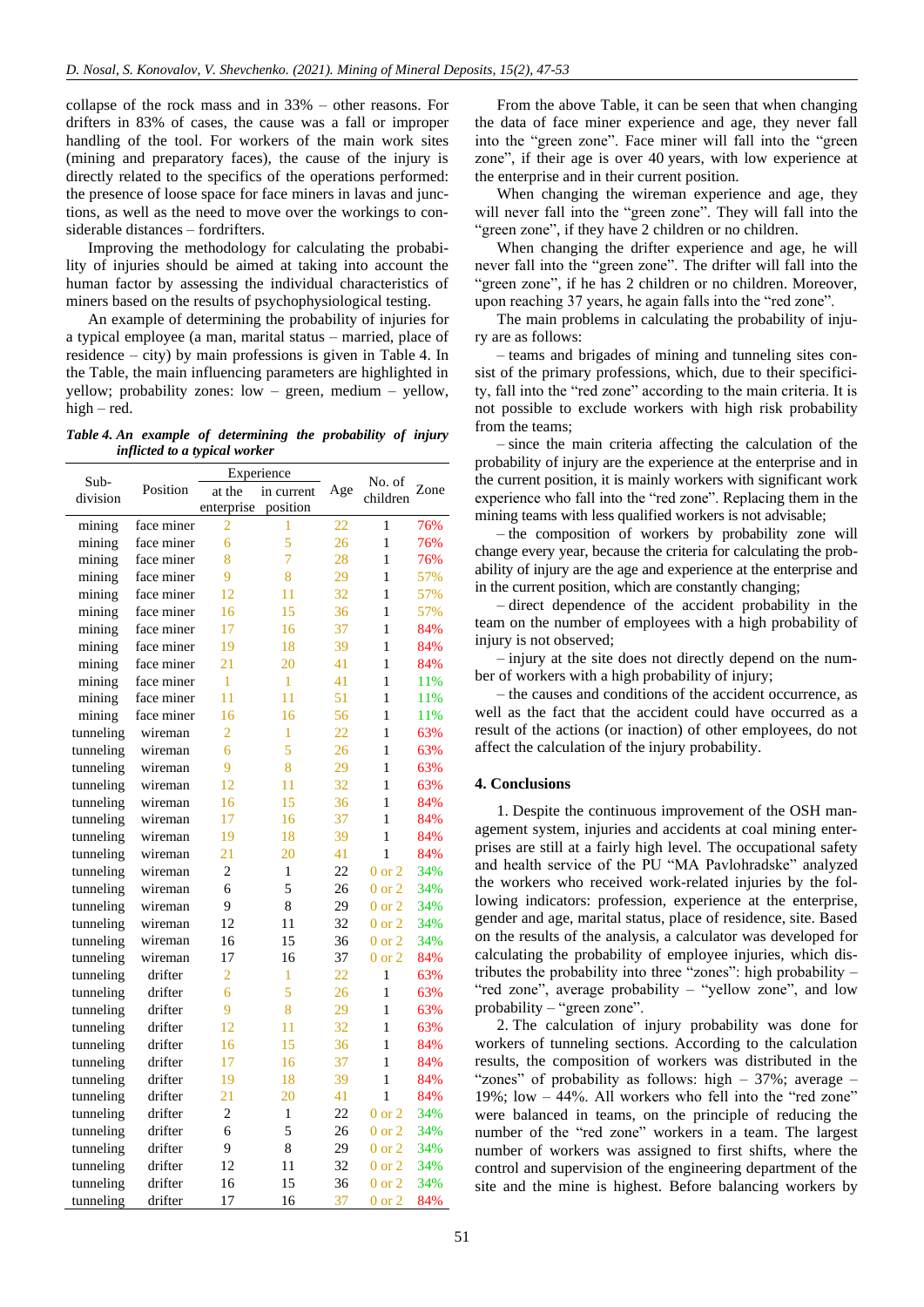teams, 2 cases of injuries were registered, after balancing workers by teams 1 case of injuries was registered.

# 3. The probability of injury for all mine workers was calculated, subsequently the employees were divided into "zones" as follows: high  $-20\%$ ; average  $-21\%$ ; low  $-59\%$ . The analysis of injuries was done, depending on the "injury hazard on the calculator" of workers who have been injured. The probability of injuring the victims was as follows: high – 25%; average – 27%; low – 48%.

4. For mining and tunnel sites, the proportion of workers with a high probability of injury is approximately the same. The difference lies in the fact that for the workers of mining sites the prevalence of the average probability of injury is characteristic, and for drifters – low. Moreover, this trend is observed for workers in  $\frac{3}{4}$  of mining and tunneling sites. A correlation analysis of the data indicates that the closest relationship between the number of injuries and the calculated probability is observed for mining sites – for medium probability, for tunneling sites – for high probability. For other ranges of probability changes, the correlation with the number of injuries is low.

5. For workers with a calculated high probability of injury, in most cases the causes of injury were objective and to a lesser extent depended on the workers themselves. For workers with an average probability, causes independent of and dependent on workers were roughly equal. In the case of workers with low probability, the main reasons were subjective – depending on the workers themselves. For workers in the main areas of work (mining and preparatory faces), the cause of the injury is directly related to the specifics of the production operations performed: the presence of loose space for face miners in lavas and at junctions, as well as the need to move along the workings over significant distances – for drifters.

6. The main way to improve the calculation of the injury probability is that it is not possible to exclude workers from the teams at mining and tunneling sites; the composition of workers by probability zone will change every year, since the criteria for calculating the probability of injury are the age and experience at the enterprise and by profession, which are constantly changing. Improving the methodology for calculating the injury probability should be aimed at considering the human factor by assessing the individual characteristics of miners based on the results of psychophysiological testing and taking into account the influence of causes and conditions of the accident occurrence, as well as the fact that the accident could have occurred as a result of actions (or inaction) of other workers.

#### **Acknowledgements**

The results of the article were obtained within the framework of the research performed at PJSC "DTEK Pavlohradvuhillia» and Institute Geotechnical Mechanics named by N. Poljakov of National Academy of Sciences of Ukraine.

### **References**

- <span id="page-5-0"></span>[1] DSTU ISO 9001:2015. (2015). *Systemy upravlinnia yakistiu*. Kyiv, Ukraina.
- [2] DSTU OHSAS 18001:2010. (2010). *Systemy upravlinnia hihiienoiu ta bezpekoiu pratsi. Vymohy*. Kyiv, Ukraina.
- <span id="page-5-1"></span>[3] ISO 45001:2018. (2018). *Occupational health and safety management systems – requirements with guidance for use*. Geneva, Switzerland.
- <span id="page-5-2"></span>[4] Shevchenko, V.G., & Nosal, D.A. (2018). Procedure for danger identification and risk assessment in the field of labor protection. *Geo-Technical Mechanics*, (141), 190-203[. https://doi.org/10.15407/geotm2018.141.190](https://doi.org/10.15407/geotm2018.141.190)
- [5] Nosal, D.A., & Shevchenko, V.H. (2018). Procedure for classifying, analyzing and reacting to dangerous actions. *Geo-Technical Mechanics*, (143), 143-152[. https://doi.org/10.15407/geotm2018.143.143](https://doi.org/10.15407/geotm2018.143.143)
- <span id="page-5-3"></span>[6] Nosal, D.A., & Shevchenko, V.H. (2019). Method of assessment of coal mines managers in the labor safety. *Geo-Technical Mechanics*, (149), 77-88[. https://doi.org/10.15407/geotm2019.149.077](https://doi.org/10.15407/geotm2019.149.077)
- <span id="page-5-4"></span>[7] Parkhan'ski, Yu. (2016). Risk travmatizma rabochikh ugol'nykh shakht i ego gisterezis. *Zapiski Gornogo Instituta*, (222), 869-876. <https://doi.org/10.18454/PMI.2016.6.869>
- <span id="page-5-5"></span>[8] Lisovskiy, V.V., Ivanov, Y.M., Voroshilov, A.S., Sedelnikov, G.E., & Un, L.K. (2018). Practical use of methodology of quantitative risk assessment "Probability Harm Risk (PHR)" as exemplified by "Suek-Kuzbass" JSC. *Ugol'*, (12), 41-46. [https://doi.org/10.18796/0041-5790-](https://doi.org/10.18796/0041-5790-2018-12-41-46) [2018-12-41-46](https://doi.org/10.18796/0041-5790-2018-12-41-46)
- <span id="page-5-6"></span>[9] Ghosh, A.K., & Bhattacherjee, A. (2007). Predictors of occupational injuries among coal miners: causal analysis. *Mining Technology*, *116*(1), 16-24[. https://doi.org/10.1179/174328607x161879](https://doi.org/10.1179/174328607x161879)
- <span id="page-5-7"></span>[10] Mahdevari, S., Shahriar, K., & Esfahanipour, A. (2014). Human health and safety risks management in underground coal mines using fuzzy TOPSIS. *Science of The Total Environment*, (488-489), 85-99. <https://doi.org/10.1016/j.scitotenv.2014.04.076>
- <span id="page-5-8"></span>[11] Cheberiachko, S., Cheberiachko, Yu., Sotskov, V., & Tytov, O. (2018). Analysis of the factors influencing the level of professional health and the biological age of miners during underground mining of coal seams. *Mining of Mineral Deposits*, *12*(3), 87-96. <https://doi.org/10.15407/mining12.03.087>
- <span id="page-5-9"></span>[12] Tong, R., Zhang, Y., Yang, Y., Jia, Q., Ma, X., & Shao, G. (2019). Evaluating targeted intervention on coal miners' unsafe behavior. *International Journal of Environmental Research and Public Health*, *16*(3), 422[. https://doi.org/10.3390/ijerph16030422](https://doi.org/10.3390/ijerph16030422)
- <span id="page-5-10"></span>[13] Domínguez, C.R., Martínez, I.V., Piñón Peña, P.M., & Rodríguez Ochoa, A. (2019). Analysis and evaluation of risks in underground mining using the decision matrix risk-assessment (DMRA) technique, in Guanajuato, Mexico. *Journal of Sustainable Mining*, *18*(1), 52-59. <https://doi.org/10.1016/j.jsm.2019.01.001>
- <span id="page-5-11"></span>[14] Mishra, R.K., Janiszewski, M., Uotinen, L.K.T., Szydlowska, M., Siren, T., & Rinne, M. (2017). Geotechnical risk management concept for intelligent deep mines. *Procedia Engineering*, (191), 361-368. <https://doi.org/10.1016/j.proeng.2017.05.192>
- [15] Mancini, L., & Sala, S. (2018). Social impact assessment in the mining sector: Review and comparison of indicators frameworks. *Resources Policy*, (57), 98-111[. https://doi.org/10.1016/j.resourpol.2018.02.002](https://doi.org/10.1016/j.resourpol.2018.02.002)
- [16] Krzemień, A., Suárez Sánchez, A., Riesgo Fernández, P., Zimmermann, K., & González Coto, F. (2016). Towards sustainability in underground coal mine closure contexts: A methodology proposal for environmental risk management. *Journal of Cleaner Production*, (139), 1044-1056[. https://doi.org/10.1016/j.jclepro.2016.08.149](https://doi.org/10.1016/j.jclepro.2016.08.149)
- [17] Duzgun, H.S.B., & Einstein, H.H. (2004). Assessment and management of roof fall risks in underground coal mines. *Safety Science*, *42*(1), 23-41[. https://doi.org/10.1016/s0925-7535\(02\)00067-x](https://doi.org/10.1016/s0925-7535(02)00067-x)
- [18] Amponsah-Tawiah, K., Jain, A., Leka, S., Hollis, D., & Cox, T. (2013). Examining psychosocial and physical hazards in the Ghanaian mining industry and their implications for employees' safety experience. *Journal of Safety Research*, (45), 75-84[. https://doi.org/10.1016/j.jsr.2013.01.003](https://doi.org/10.1016/j.jsr.2013.01.003)
- [19] Amirshenava, S., & Osanloo, M. (2018). Mine closure risk management: An integration of 3D risk model and MCDM techniques. *Journal of Cleaner Production*, (184), 389-401[. https://doi.org/10.1016/j.jclepro.2018.01.186](https://doi.org/10.1016/j.jclepro.2018.01.186)
- <span id="page-5-12"></span>[20] Sari, M., Selcuk, A.S., Karpuz, C., & Duzgun, H.S.B. (2009). Stochastic modeling of accident risks associated with an underground coal mine in Turkey. *Safety Science*, *47*(1), 78-87. <https://doi.org/10.1016/j.ssci.2007.12.004>

# **Визначення ймовірності травматизму працівників вугільних шахт**

### Д. Носаль, С. Коновалов, В. Шевченко

**Мета.** Встановлення закономірностей зміни ймовірності травматизму і розробка методики визначення ймовірності травматизму працівників вугільних шахт для підвищення ефективності функціонування системи управління охороною праці.